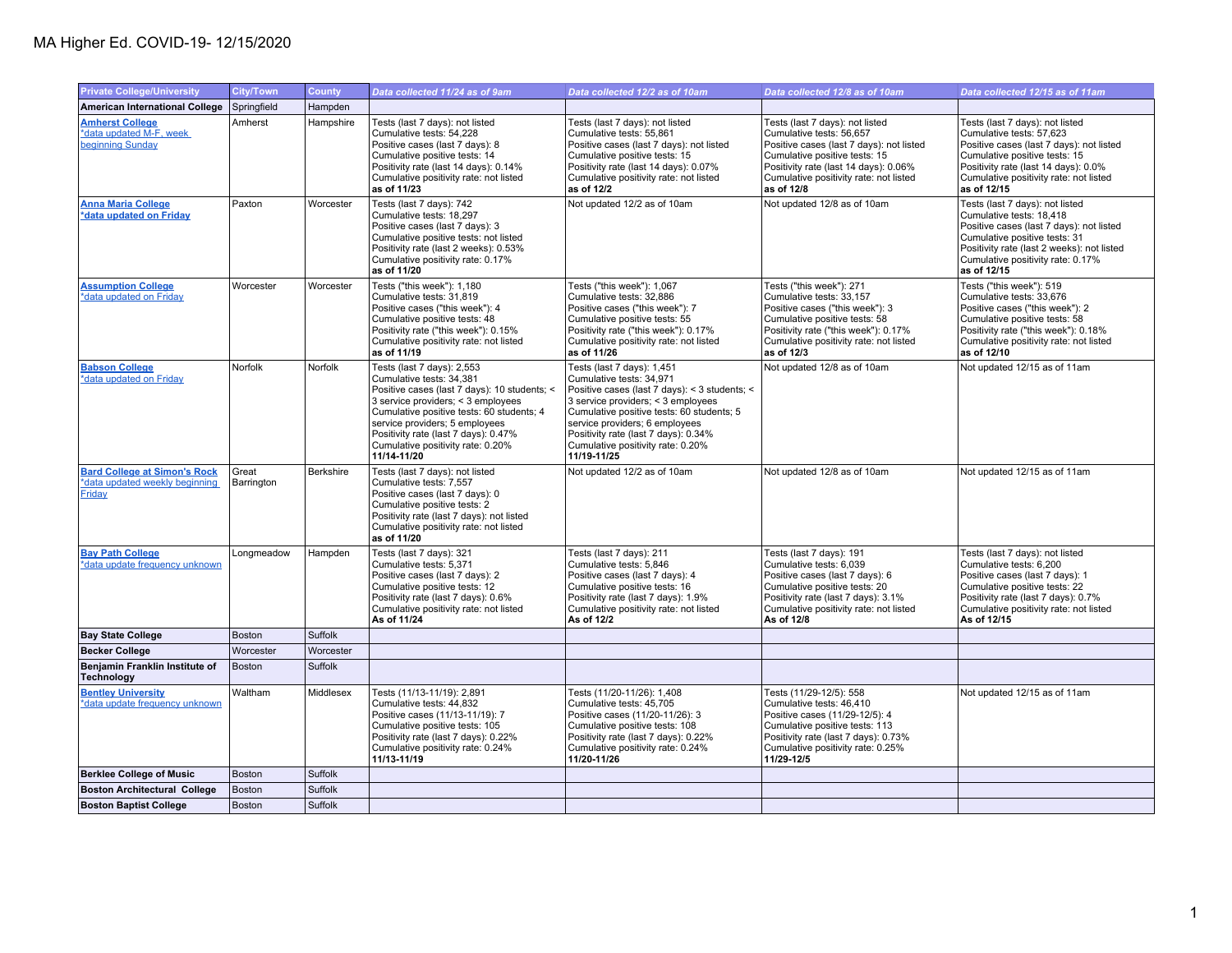| <b>Private College/University</b>                                           | <b>City/Town</b>     | <b>County</b>  | Data collected 11/24 as of 9am                                                                                                                                                                                                                   | Data collected 12/2 as of 10am                                                                                                                                                                                                                 | Data collected 12/8 as of 10am                                                                                                                                                                                                                   | Data collected 12/15 as of 11am                                                                                                                                                                                                                   |
|-----------------------------------------------------------------------------|----------------------|----------------|--------------------------------------------------------------------------------------------------------------------------------------------------------------------------------------------------------------------------------------------------|------------------------------------------------------------------------------------------------------------------------------------------------------------------------------------------------------------------------------------------------|--------------------------------------------------------------------------------------------------------------------------------------------------------------------------------------------------------------------------------------------------|---------------------------------------------------------------------------------------------------------------------------------------------------------------------------------------------------------------------------------------------------|
| <b>Boston College</b><br>*data updated T-F, week<br>beginning Monday        | <b>Chestnut Hill</b> | Middlesex      | Tests (11/16-11/22): 10,981<br>Cumulative tests: 109,182<br>Positive cases (11/16-11/22): 63<br>Cumulative positive tests: 353<br>Positivity rate (11/16-11/22): 0.57%<br>Cumulative positivity rate: 0.32%<br>11/16-11/22                       | Tests (11/23-11/29): 6,829<br>Cumulative tests: 118,118<br>Positive cases (11/23-11/29): 63<br>Cumulative positive tests: 418<br>Positivity rate (11/23-11/29): 0.61%<br>Cumulative positivity rate: 0.35%<br>11/23-11/29                      | Tests (11/30-12/6): 8,630<br>Cumulative tests: 127,308<br>Positive cases (11/30-12/6): 43<br>Cumulative positive tests: 448<br>Positivity rate (11/30-12/6): not listed<br>Cumulative positivity rate: 0.35%<br>11/30-12/6                       | Tests (12/7-12/13): 8,969<br>Cumulative tests: 133,854<br>Positive cases (12/7-12/13): 20<br>Cumulative positive tests: 462<br>Positivity rate (12/7-12/13): 0.22%<br>Cumulative positivity rate: 0.34%<br>12/7-12/13                             |
| <b>Boston Graduate School of</b><br>Psyhcoanalysis                          | <b>Brookline</b>     |                |                                                                                                                                                                                                                                                  |                                                                                                                                                                                                                                                |                                                                                                                                                                                                                                                  |                                                                                                                                                                                                                                                   |
| <b>Boston Universtiv</b><br>*data updated daily                             | Boston               | <b>Suffolk</b> | Tests (11/16-11/22): 32,894<br>Cumulative tests: 415,125<br>Positive cases (11/16-11/22): not listed<br>Cumulative positive tests: 405<br>Positivity rate (11/16-11/22): not listed<br>Cumulative positivity rate: 0.10%<br>11/16-11/22          | Tests (11/24-11/30): 18,124<br>Cumulative tests: 443,950<br>Positive cases (11/24-11/30): not listed<br>Cumulative positive tests: 465<br>Positivity rate (11/24-11/30): not listed<br>Cumulative positivity rate: 0.10%<br>11/24-11/30        | Tests (11/30-12/6): 18,124<br>Cumulative tests: 469,119<br>Positive cases (11/30-12/6): not listed<br>Cumulative positive tests: 574<br>Positivity rate (11/30-12/6): not listed<br>Cumulative positivity rate: 0.12%<br>11/30-12/6              | Tests (12/7-12/13): 19,001<br>Cumulative tests: 496,201<br>Positive cases (12/7-12/13): not listed<br>Cumulative positive tests: 673<br>Positivity rate (12/7-12/13): not listed<br>Cumulative positivity rate: 0.14%<br>12/7-12/13               |
| <b>Brandeis University</b><br>*data updated daily, week<br>beginning Sunday | Waltham              | Middlesex      | Tests (11/16-11/22): 6,546<br>Cumulative tests: 79,654<br>Positive cases (11/16-11/22): 0<br>Cumulative positive tests: not listed<br>Positivity rate (last 7 days): 0.45%<br>Cumulative positivity rate: not listed<br>as of 11/22              | Tests (11/23-11/29): 2,119<br>Cumulative tests: 82,388<br>Positive cases (11/23-11/29): 3<br>Cumulative positive tests: not listed<br>Positivity rate (last 7 days): 0.45%<br>Cumulative positivity rate: not listed<br>as of 12/1             | Tests (11/30-12/4): 2,100<br>Cumulative tests: 83,865<br>Positive cases (11/30-12/4): 8<br>Cumulative positive tests: not listed<br>Positivity rate (last 7 days): 0.41%<br>Cumulative positivity rate: not listed<br>as of 12/8                 | Tests (12/7-12/11): 2,007<br>Cumulative tests: 85,872<br>Positive cases (12/7-12/11): 11<br>Cumulative positive tests: not listed<br>Positivity rate (last 7 days): 0.53%<br>Cumulative positivity rate: not listed<br>as of 12/15                |
| <b>Cambridge College</b>                                                    | Cambridge            | Middlesex      |                                                                                                                                                                                                                                                  |                                                                                                                                                                                                                                                |                                                                                                                                                                                                                                                  |                                                                                                                                                                                                                                                   |
| <b>Clark University</b><br>*data updated daily                              | Worcester            | Worcester      | Tests (last 7 days): 4,023<br>Cumulative tests: 83,784<br>Positive cases (last 7 days): 11<br>Cumulative positive tests (last 30 days): 31<br>Positivity rate (last 7 days): not listed<br>Cumulative positivity rate: not listed<br>as of 11/23 | Tests (last 7 days): 1,018<br>Cumulative tests: 84,837<br>Positive cases (last 7 days): 5<br>Cumulative positive tests (last 30 days): 35<br>Positivity rate (last 7 days): not listed<br>Cumulative positivity rate: not listed<br>as of 12/1 | Tests (last 7 days): 977<br>Cumulative tests: not listed<br>Positive cases (last 7 days): 5<br>Cumulative positive tests (last 30 days): 35<br>Positivity rate (last 7 days): not listed<br>Cumulative positivity rate: not listed<br>as of 12/7 | Tests (last 7 days): 909<br>Cumulative tests: not listed<br>Positive cases (last 7 days): 3<br>Cumulative positive tests (last 30 days): 30<br>Positivity rate (last 7 days): not listed<br>Cumulative positivity rate: not listed<br>as of 12/14 |
| <b>Curry College</b><br>*data updated week beginning<br>Thursday            | Milton               | Norfolk        | Tests (last 7 days): 1,904<br>Cumulative tests: 23,866<br>Positive cases (last 7 days): 7<br>Cumulative positive tests: 62<br>Positivity rate (last 7 days): not listed<br>Cumulative positivity rate (last 2 weeks):<br>0.39%<br>as of 11/18    | Tests (last 7 days): 1,513<br>Cumulative tests: 25,380<br>Positive cases (last 7 days): 11<br>Cumulative positive tests: 73<br>Positivity rate (last 7 days): not listed<br>Cumulative positivity rate (last 2 weeks):<br>0.52%<br>as of 11/25 | Not updated 12/8 as of 10am                                                                                                                                                                                                                      | Tests (last 7 days): 312<br>Cumulative tests: 25,986<br>Positive cases (last 7 days): 3<br>Cumulative positive tests: 78<br>Positivity rate (last 7 days): not listed<br>Cumulative positivity rate (last 2 weeks): not<br>listed<br>as of 12/10  |
| Dean College                                                                | Franklin             | Norfolk        |                                                                                                                                                                                                                                                  |                                                                                                                                                                                                                                                |                                                                                                                                                                                                                                                  |                                                                                                                                                                                                                                                   |
| <b>Eastern Nazarene College</b><br>*data update frequency unknown           | Quincy               | Norfolk        | Tests (last 7 days): not listed<br>Cumulative tests: 3,368<br>Positive cases (last 7 days): not listed<br>Cumulative positive tests: 5<br>Positivity rate (last 7 days): not listed<br>Cumulative positivity rate: not listed<br>as of 11/20     | Not updated 12/2 as of 10am                                                                                                                                                                                                                    | Tests (last 7 days): not listed<br>Cumulative tests: 3,512<br>Positive cases (last 7 days): not listed<br>Cumulative positive tests: 6<br>Positivity rate (last 7 days): not listed<br>Cumulative positivity rate: not listed<br>as of 12/3      | Not updated 12/15 as of 11am                                                                                                                                                                                                                      |
| <b>Elms College</b><br>*data update frequency unknown                       | Chicopee             | Hampden        | Tests (last 2 weeks): 395<br>Cumulative tests: 4,267<br>Positive cases (last 2 weeks): 0<br>Cumulative positive tests: 5<br>Positivity rate (last 2 weeks): 0%<br>Cumulative positivity rate: 0.12%<br>as of 11/24                               | Tests (last 2 weeks): 0<br>Cumulative tests: 4,274<br>Positive cases (last 2 weeks): 0<br>Cumulative positive tests: 5<br>Positivity rate (last 2 weeks): 0%<br>Cumulative positivity rate: 0%<br>as of 11/30                                  | Tests (last 2 weeks): 13<br>Cumulative tests: 4,234<br>Positive cases (last 2 weeks): 0<br>Cumulative positive tests: 5<br>Positivity rate (last 2 weeks): 0%<br>Cumulative positivity rate: 0%<br>as of 12/8                                    | Tests (last 2 weeks): 28<br>Cumulative tests: 4,302<br>Positive cases (last 2 weeks): 0<br>Cumulative positive tests: 5<br>Positivity rate (last 2 weeks): 0%<br>Cumulative positivity rate: 0.12%<br>as of 12/15                                 |
| <b>Emerson College</b><br>*data updated daily, week<br>beginning Sunday     | <b>Boston</b>        | Suffolk        | Tests (11/16-11/22): 4,080<br>Cumulative tests: 47,776<br>Positive cases (11/16-11/22): 16<br>Cumulative positive tests: 48<br>Positivity rate (11/16-11/22): 0.39%<br>Cumulative positivity rate: 0.10%<br>11/16-11/22                          | Tests (11/23-11/29): 1,943<br>Cumulative tests: 49.826<br>Positive cases (11/23-11/29): 4<br>Cumulative positive tests: 54<br>Positivity rate (11/23-11/29): 0.21%<br>Cumulative positivity rate: 0.11%<br>11/23-11/29                         | Not updated 12/8 as of 10am                                                                                                                                                                                                                      | Tests (12/7-12/13): 418<br>Cumulative tests: 50.629<br>Positive cases (12/7-12/13): 1<br>Cumulative positive tests: 57<br>Positivity rate (12/7-12/13): 0.24%<br>Cumulative positivity rate: 0.11%<br>12/7-12/13                                  |
| <b>Emmanuel College</b>                                                     | <b>Boston</b>        | Suffolk        |                                                                                                                                                                                                                                                  |                                                                                                                                                                                                                                                |                                                                                                                                                                                                                                                  |                                                                                                                                                                                                                                                   |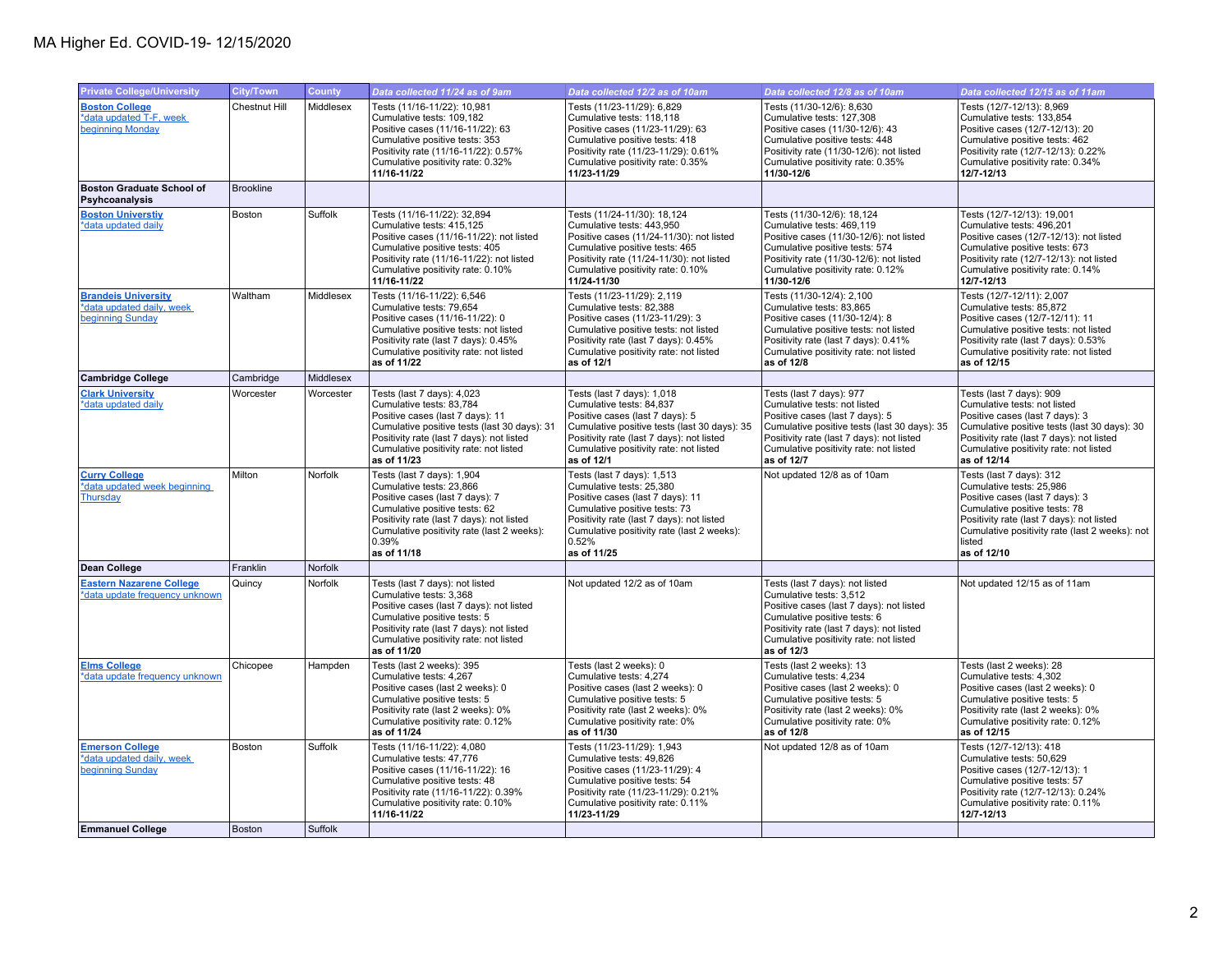| <b>Private College/University</b>                                                                        | <b>City/Town</b>                       | County    | Data collected 11/24 as of 9am                                                                                                                                                                                                                                        | Data collected 12/2 as of 10am                                                                                                                                                                                                                                                                    | Data collected 12/8 as of 10am                                                                                                                                                                                                                                                                     | Data collected 12/15 as of 11am                                                                                                                                                                                                                                                              |
|----------------------------------------------------------------------------------------------------------|----------------------------------------|-----------|-----------------------------------------------------------------------------------------------------------------------------------------------------------------------------------------------------------------------------------------------------------------------|---------------------------------------------------------------------------------------------------------------------------------------------------------------------------------------------------------------------------------------------------------------------------------------------------|----------------------------------------------------------------------------------------------------------------------------------------------------------------------------------------------------------------------------------------------------------------------------------------------------|----------------------------------------------------------------------------------------------------------------------------------------------------------------------------------------------------------------------------------------------------------------------------------------------|
| <b>Endicott College</b><br>*data updated week beginning<br>Sunday                                        | Beverly                                | Essex     | Tests (last 7 days): 2,540<br>Cumulative tests: 35,515<br>Positive cases (last 7 days): 9<br>Cumulative positive tests: 64<br>Positivity rate (last 7 days): 0.34% for<br>students, 0% for faculty and staff<br>Cumulative positivity rate: not listed<br>as of 11/21 | Tests (last 7 days): 2,540<br>Cumulative tests: 35,016<br>Positive cases (last 7 days): 3 students;<br>1 faculty/staff<br>Cumulative positive tests: 73<br>Positivity rate (last 7 days): 1.37% for<br>students, 0.72% for faculty/staff<br>Cumulative positivity rate: not listed<br>as of 11/28 | Tests (last 7 days): 619<br>Cumulative tests: 35,072<br>Positive cases (last 7 days): 2 students;<br>3 faculty/staff<br>Cumulative positive tests: 73<br>Positivity rate (last 7 days): 1.18% for<br>students, 0.67% for faculty and staff<br>Cumulative positivity rate: not listed<br>as of 12/5 | Tests (last 7 days): 204<br>Cumulative tests: 35,278<br>Positive cases (last 7 days): 3 students;<br>0 faculty/staff<br>Cumulative positive tests: 76<br>Positivity rate (last 7 days): 1.72% for<br>students, 0% for faculty/staff<br>Cumulative positivity rate: not listed<br>as of 12/12 |
| <b>Fisher College</b>                                                                                    | <b>Boston</b>                          | Suffolk   |                                                                                                                                                                                                                                                                       |                                                                                                                                                                                                                                                                                                   |                                                                                                                                                                                                                                                                                                    |                                                                                                                                                                                                                                                                                              |
| <b>Gordon College</b>                                                                                    | Wenham                                 | Essex     |                                                                                                                                                                                                                                                                       |                                                                                                                                                                                                                                                                                                   |                                                                                                                                                                                                                                                                                                    |                                                                                                                                                                                                                                                                                              |
| <b>Hampshire College</b><br>*data updated week beginning<br>Wednesday                                    | Amherst                                | Hampshire | Tests (11/13-11/19): 572<br>Cumulative tests: 5,241<br>Positive cases (11/13-11/19): 1<br>Cumulative positive tests: 6<br>Positivity rate (11/13-11/19): not listed<br>Cumulative positivity rate: not listed<br>11/13-11/19                                          | Tests (11/20-11/26): 180<br>Cumulative tests: 5,326<br>Positive cases (11/20-11/26): 1<br>Cumulative positive tests: 8<br>Positivity rate (11/20-11/26): not listed<br>Cumulative positivity rate: not listed<br>11/20-11/26                                                                      | Tests (11/27-12/3): 245<br>Cumulative tests: 5,326<br>Positive cases (11/27-12/3): 0<br>Cumulative positive tests: 8<br>Positivity rate (11/27-12/3): not listed<br>Cumulative positivity rate: not listed<br>11/27-12/3                                                                           | Tests (12/4-12/10): not listed<br>Cumulative tests: 5,571<br>Positive cases (12/4-12/10): 0<br>Cumulative positive tests: 8<br>Positivity rate (12/4-12/10): not listed<br>Cumulative positivity rate: not listed<br>12/4-12/10                                                              |
| <b>Harvard University</b><br>*data updated daily                                                         | Cambridge                              | Middlesex | Tests (last 7 days): 16,749<br>Cumulative tests: 212,205<br>Positive cases (last 7 days): 47<br>Cumulative positive tests: 219<br>Positivity rate (last 7 days): 0.28%<br>Cumulative positivity rate: not listed<br>as of 11/22                                       | Tests (last 7 days): 10,060<br>Cumulative tests: 228,203<br>Positive cases (last 7 days): 40<br>Cumulative positive tests: 273<br>Positivity rate (last 7 days): 0.4%<br>Cumulative positivity rate: not listed<br>as of 12/1                                                                     | Tests (last 7 days): 13,122<br>Cumulative tests: 238,381<br>Positive cases (last 7 days): 51<br>Cumulative positive tests: 295<br>Positivity rate (last 7 days): 0.39%<br>Cumulative positivity rate: not listed<br>as of 12/8                                                                     | Tests (last 7 days): 12,796<br>Cumulative tests: 251,542<br>Positive cases (last 7 days): 65<br>Cumulative positive tests: 360<br>Positivity rate (last 7 days): 0.51%<br>Cumulative positivity rate: not listed<br>as of 12/15                                                              |
| <b>Harvard Extension School</b>                                                                          | Cambridge                              | Middlesex |                                                                                                                                                                                                                                                                       |                                                                                                                                                                                                                                                                                                   |                                                                                                                                                                                                                                                                                                    |                                                                                                                                                                                                                                                                                              |
| <b>Hellenic College</b>                                                                                  | <b>Brookline</b>                       | Norfolk   |                                                                                                                                                                                                                                                                       |                                                                                                                                                                                                                                                                                                   |                                                                                                                                                                                                                                                                                                    |                                                                                                                                                                                                                                                                                              |
| <b>Holy Cross College</b><br>*data updated daily                                                         | Worcester                              | Worcester | Tests (last 7 days): 1,878<br>Cumulative tests: 20,543<br>Positive cases (last 7 days): 10<br>Cumulative positive tests: 33<br>Positivity rate (last 7 days): 0.35%<br>Cumulative positivity rate: not listed<br>as of 11/24                                          | Tests (last 7 days): 1,048<br>Cumulative tests: 22,295<br>Positive cases (last 7 days): 3<br>Cumulative positive tests: 37<br>Positivity rate (last 7 days): 0.23%<br>Cumulative positivity rate: not listed<br>as of 12/1                                                                        | Tests (last 7 days): 1,281<br>Cumulative tests: 23,628<br>Positive cases (last 7 days): 7<br>Cumulative positive tests: 44<br>Positivity rate (last 7 days): 0.50%<br>Cumulative positivity rate: not listed<br>as of 12/8                                                                         | Tests (last 7 days): not listed<br>Cumulative tests: 25,508<br>Positive cases (last 7 days): not listed<br>Cumulative positive tests: 51<br>Positivity rate (last 7 days): 0.44%<br>Cumulative positivity rate: not listed<br>as of 12/15                                                    |
| <b>Laboure College</b>                                                                                   | Boston                                 | Suffolk   | Tests (11/11-11/17): 1,377<br>Cumulative tests: not listed<br>Positive cases (11/11-11/17): 1<br>Cumulative positive tests: 8<br>Positivity rate (11/11-11/17): not listed<br>Cumulative positivity rate: not listed<br>as of 11/17                                   | Tests (11/18-11/24): 1,377<br>Cumulative tests: not listed<br>Positive cases (11/18-11/24): 1<br>Cumulative positive tests: 9<br>Positivity rate (11/18-11/24): not listed<br>Cumulative positivity rate: not listed<br>as of 11/24                                                               | Tests (11/25-12/1): 1,375<br>Cumulative tests: not listed<br>Positive cases (11/25-12/1): 6<br>Cumulative positive tests: 15<br>Positivity rate (11/25-12/1): not listed<br>Cumulative positivity rate: not listed<br>as of 12/1                                                                   | Tests (12/2-12/8): 1,377<br>Cumulative tests: not listed<br>Positive cases (12/2-12/8): 2<br>Cumulative positive tests: 17<br>Positivity rate (12/2-12/8): not listed<br>Cumulative positivity rate: not listed<br>as of 12/8                                                                |
| <b>Lasell College</b><br>*data updated daily                                                             | Newton                                 | Middlesex | Tests (last 7 days): 1,922<br>Cumulative tests: 22,648<br>Positive cases (last 7 days): 9<br>Cumulative positive tests: 26<br>Positivity rate (last 7 days): not listed<br>Cumulative positivity rate: 0%<br>as of 11/20                                              | Tests (last 7 days): 822<br>Cumulative tests: 24,569<br>Positive cases (last 7 days): 4<br>Cumulative positive tests: 41<br>Positivity rate (last 7 days): not listed<br>Cumulative positivity rate: 0.17%<br>as of 12/1                                                                          | Tests (last 7 days): 1,675<br>Cumulative tests: 25,978<br>Positive cases (last 7 days): 6<br>Cumulative positive tests: 46<br>Positivity rate (last 7 days): not listed<br>Cumulative positivity rate: 0.18%<br>as of 12/8                                                                         | Tests (last 7 days): 1,169<br>Cumulative tests: 27,147<br>Positive cases (last 7 days): 2<br>Cumulative positive tests: 48<br>Positivity rate (last 7 days): not listed<br>Cumulative positivity rate: 0.18%<br>as of 12/15                                                                  |
| <b>Lesley University</b>                                                                                 | Cambridge                              | Middlesex |                                                                                                                                                                                                                                                                       |                                                                                                                                                                                                                                                                                                   |                                                                                                                                                                                                                                                                                                    |                                                                                                                                                                                                                                                                                              |
| <b>Massachusetts College of</b><br><b>Pharmacy and Health Sciences</b><br>*data update frequency unknown | Boston/Worcest<br>er/Manchester,<br>NH | Suffolk   | Tests (last 7 days): not listed<br>Cumulative tests: 50,585<br>Positive cases (last 7 days): not listed<br>Cumulative positive tests: 87<br>Positivity rate (last 7 days): not listed<br>Cumulative positivity rate: 0.17%<br>as of 11/23                             | Tests (last 7 days): not listed<br>Cumulative tests: 53,624<br>Positive cases (last 7 days): not listed<br>Cumulative positive tests: 118<br>Positivity rate (last 7 days): not listed<br>Cumulative positivity rate: 0.22%<br>as of 12/1                                                         | Tests (last 7 days): not listed<br>Cumulative tests: 55,399<br>Positive cases (last 7 days): not listed<br>Cumulative positive tests: 156<br>Positivity rate (last 7 days): not listed<br>Cumulative positivity rate: 0.28%<br>as of 12/8                                                          | Tests (last 7 days): not listed<br>Cumulative tests: 57,393<br>Positive cases (last 7 days): not listed<br>Cumulative positive tests: 169<br>Positivity rate (last 7 days): not listed<br>Cumulative positivity rate: 0.29%<br>as of 12/13                                                   |
| <b>Massachusetts Institute of</b><br><b>Technology</b><br>*data updated daily                            | Cambridge                              | Middlesex | Tests (last 7 days): 4,163<br>Cumulative tests: 212,102<br>Positive cases (last 7 days): 2<br>Cumulative positive tests: 205<br>Weekly positivity rate (last 7 days): 0.05%<br>Cumulative positivity rate: 0.10%<br>as of 11/24                                       | Tests (last 7 days): 7,802<br>Cumulative tests: 224, 115<br>Positive cases (last 7 days): 16<br>Cumulative positive tests: 236<br>Weekly positivity rate (last 7 days): 0.21%<br>Cumulative positivity rate: 0.11%<br>as of 12/2                                                                  | Tests (last 7 days): 11,512<br>Cumulative tests: 235,227<br>Positive cases (last 7 days): 24<br>Cumulative positive tests: 266<br>Weekly positivity rate (last 7 days): 0.21%<br>Cumulative positivity rate: 0.11%<br>as of 12/8                                                                   | Tests (last 7 days): 12,281<br>Cumulative tests: 249,428<br>Positive cases (last 7 days): 28<br>Cumulative positive tests: 300<br>Weekly positivity rate (last 7 days): 0.22%<br>Cumulative positivity rate: 0.12%<br>as of 12/15                                                            |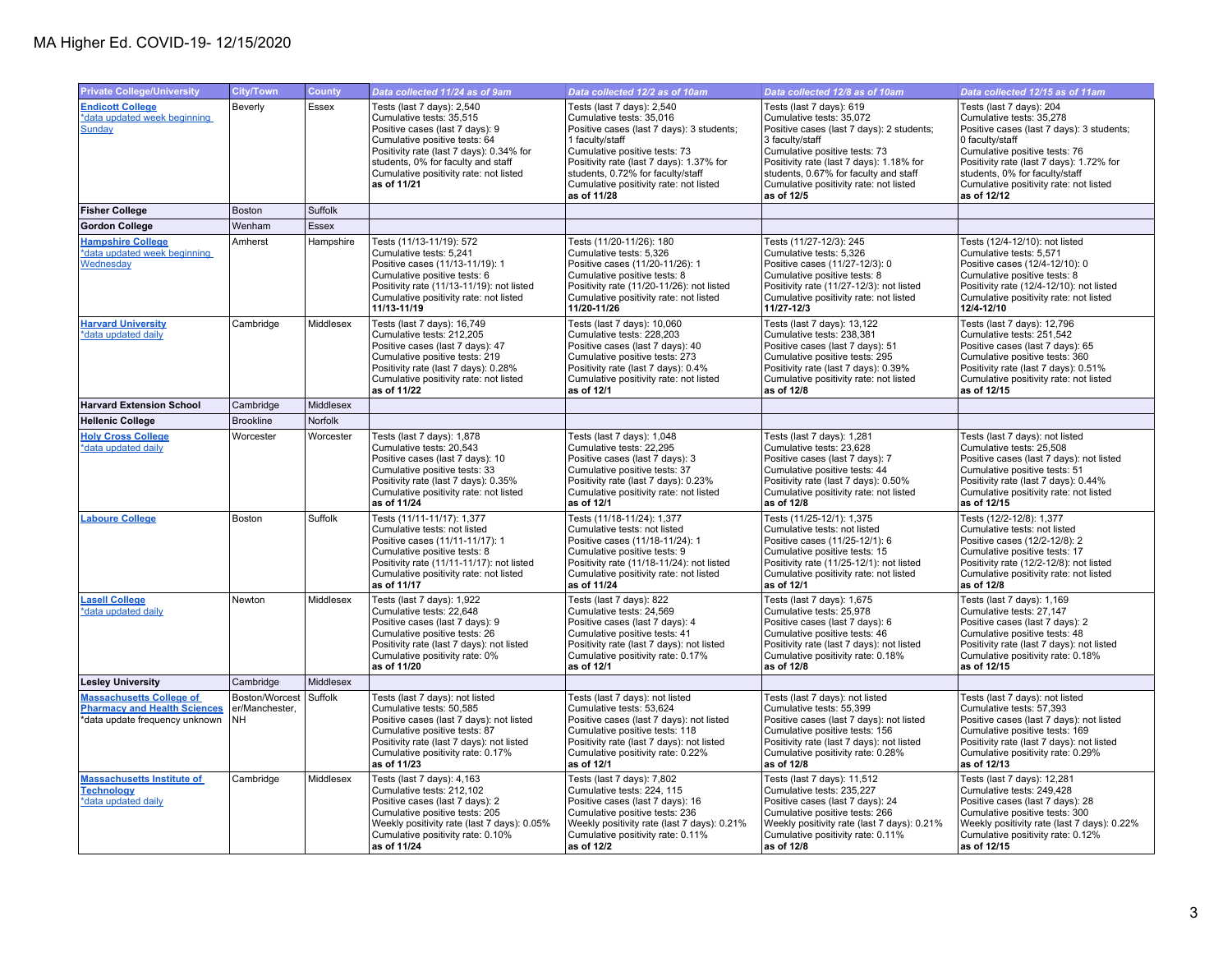| <b>Private College/University</b>                                               | <b>City/Town</b> | County         | Data collected 11/24 as of 9am                                                                                                                                                                                                  | Data collected 12/2 as of 10am                                                                                                                                                                                                  | Data collected 12/8 as of 10am                                                                                                                                                                                               | Data collected 12/15 as of 11am                                                                                                                                                                                               |
|---------------------------------------------------------------------------------|------------------|----------------|---------------------------------------------------------------------------------------------------------------------------------------------------------------------------------------------------------------------------------|---------------------------------------------------------------------------------------------------------------------------------------------------------------------------------------------------------------------------------|------------------------------------------------------------------------------------------------------------------------------------------------------------------------------------------------------------------------------|-------------------------------------------------------------------------------------------------------------------------------------------------------------------------------------------------------------------------------|
| <b>Merrimack College</b><br>*data updated week beginning<br><b>Tuesday</b>      | North Andover    | Essex          | Tests (11/16-11/22): 5,023<br>Cumulative tests: 66,382<br>Positive cases (11/9-11/15): 53<br>Cumulative positive tests: 220<br>Positivity rate (11/16-11/22): 1.055%<br>Cumulative positivity rate: 0.330%<br>11/16-11/22       | Tests (11/23-11/29): 1,132<br>Cumulative tests: 67,502<br>Positive cases (11/23-11/29): 13<br>Cumulative positive tests: 233<br>Positivity rate (11/23-11/29): 1.148%<br>Cumulative positivity rate: 0.344%<br>11/23-11/29      | Tests (11/30-12/6): 732<br>Cumulative tests: 68,222<br>Positive cases (11/30-12/6): 11<br>Cumulative positive tests: 244<br>Positivity rate (11/30-12/6): 1.503%<br>Cumulative positivity rate: 0.356%<br>11/30-12/6         | Not updated 12/15 as of 11am                                                                                                                                                                                                  |
| <b>Montserrat College of Art</b><br>*data updated weekly beginning<br>Thursday  | Beverly          | <b>Essex</b>   | Not updated 11/24 as of 9am                                                                                                                                                                                                     | Not updated 12/2 as of 10am                                                                                                                                                                                                     | Tests (11/27-12/3): 178<br>Cumulative tests: 1.735<br>Positive cases (11/27-12/3): 0<br>Cumulative positive tests: 1<br>Positivity rate (11/27-12/3): not listed<br>Cumulative positivity rate: 0.06%<br>11/27-12/3          | Tests (12/4-12/10): 84<br>Cumulative tests: 1,735<br>Positive cases (12/4-12/10): 0<br>Cumulative positive tests: 1<br>Positivity rate (12/4-12/10): not listed<br>Cumulative positivity rate: 0.05%<br>12/4-12/10            |
| <b>Mount Holyoke College</b><br>*data updated M-F                               | South Hadley     | Hampshire      | Tests (last 7 days): 686<br>Cumulative tests: 9,695<br>Positive cases (last 7 days): 1<br>Cumulative positive tests: 4<br>Positivity rate (last 7 days): not listed<br>Cumulative positivity rate: not listed<br>as of 11/22    | Tests (last 7 days): 548<br>Cumulative tests: 10,243<br>Positive cases (last 7 days): 2<br>Cumulative positive tests: 6<br>Positivity rate (last 7 days): not listed<br>Cumulative positivity rate: not listed<br>as of 12/2    | Tests (last 7 days): 554<br>Cumulative tests: 10,624<br>Positive cases (last 7 days): 1<br>Cumulative positive tests: 6<br>Positivity rate (last 7 days): not listed<br>Cumulative positivity rate: not listed<br>as of 12/8 | Tests (last 7 days): 543<br>Cumulative tests: 11,167<br>Positive cases (last 7 days): 1<br>Cumulative positive tests: 6<br>Positivity rate (last 7 days): not listed<br>Cumulative positivity rate: not listed<br>as of 12/14 |
| The New England Conservatory Boston<br>of Music<br>*data updated on Friday      |                  | <b>Suffolk</b> | Not updated 11/24 as of 9am                                                                                                                                                                                                     | Tests (last 7 days): 1,285<br>Cumulative tests: 9,010<br>Positive cases (last 7 days): 1<br>Cumulative positive tests: not listed<br>Positivity rate (last 7 days): 0.23%<br>Cumulative positivity rate: 0.04%<br>as of 11/30   | Tests (last 7 days): 575<br>Cumulative tests: 9.571<br>Positive cases (last 7 days): 1<br>Cumulative positive tests: not listed<br>Positivity rate (last 7 days): 0.176%<br>Cumulative positivity rate: 0.05%<br>as of 12/8  | Tests (last 7 days): 595<br>Cumulative tests: 10,169<br>Positive cases (last 7 days): 3<br>Cumulative positive tests: not listed<br>Positivity rate (last 7 days): 0.5%<br>Cumulative positivity rate: 0.78%<br>as of 12/15   |
| <b>Nichols College</b><br>*data updated weekly beginning<br>Monday              | Dudley           | Worcester      | Tests (11/16-11/20): 1,377<br>Cumulative tests: 25,198<br>Positive cases (11/16-11/20): 3<br>Cumulative positive tests: 28<br>Positivity rate (11/16-11/20): 0.218%<br>Cumulative positivity rate: 0.11%<br>11/16-11/20         | Tests (11/22-11/24): 377<br>Cumulative tests: 25,575<br>Positive cases (11/22-11/24): 0<br>Cumulative positive tests: 28<br>Positivity rate (11/22-11/24): 0%<br>Cumulative positivity rate: 0.11%<br>11/22-11/24               | Not updated 12/8 as of 10am                                                                                                                                                                                                  | Not updated 12/15 as of 11am                                                                                                                                                                                                  |
| <b>North Bennet Street School</b>                                               | Boston           | Suffolk        |                                                                                                                                                                                                                                 |                                                                                                                                                                                                                                 |                                                                                                                                                                                                                              |                                                                                                                                                                                                                               |
| <b>Northeastern University</b><br>*data updated daily, week<br>beginning Sunday | Boston           | Suffolk        | Tests (11/15-11/21): 33,863<br>Cumulative tests: 431,276<br>Positive cases (11/15-11/21): 64<br>Cumulative positive tests: 334<br>Positivity rate (last 7 days): 0.19%<br>Cumulative positivity rate: not listed<br>as of 11/21 | Tests (11/22-11/28): 19,015<br>Cumulative tests: 452,986<br>Positive cases (11/22-11/28): 45<br>Cumulative positive tests: 385<br>Positivity rate (last 7 days): 0.25%<br>Cumulative positivity rate: not listed<br>as of 11/30 | Tests (11/29-12/5): 26,601<br>Cumulative tests: 452,986<br>Positive cases (11/29-12/5): 99<br>Cumulative positive tests: 478<br>Positivity rate (last 7 days): 0.39%<br>Cumulative positivity rate: not listed<br>as of 12/7 | Tests (12/6-12/12): 24,740<br>Cumulative tests: 501,636<br>Positive cases (12/6-12/12): 76<br>Cumulative positive tests: 554<br>Positivity rate (last 7 days): 0.31%<br>Cumulative positivity rate: not listed<br>as of 12/14 |
| Northpoint Bible College                                                        | Haverhill        | <b>Essex</b>   |                                                                                                                                                                                                                                 |                                                                                                                                                                                                                                 |                                                                                                                                                                                                                              |                                                                                                                                                                                                                               |
| <b>Olin College of Engineering</b><br>*data update frequency unknown            | Needham          | Norfolk        | Tests (last 2 weeks): 506<br>Cumulative tests: 3,552<br>Positive cases (last 2 weeks): 1<br>Cumulative positive tests: 3<br>Positivity rate (last 2 weeks): not listed<br>Cumulative positivity rate: 0.1%<br>as of 11/23       | Tests (last 2 weeks): 308<br>Cumulative tests: 3,843<br>Positive cases (last 2 weeks): 1<br>Cumulative positive tests: 4<br>Positivity rate (last 2 weeks): 0.3%<br>Cumulative positivity rate: 0.1%<br>as of 12/1              | Tests (last 2 weeks): 438<br>Cumulative tests: 4,138<br>Positive cases (last 2 weeks): 1<br>Cumulative positive tests: 4<br>Positivity rate (last 2 weeks): 0.3%<br>Cumulative positivity rate: 0.1%<br>as of 12/8           | Tests (last 2 weeks): 574<br>Cumulative tests: 4,533<br>Positive cases (last 2 weeks): 0<br>Cumulative positive tests: 4<br>Positivity rate (last 2 weeks): 0%<br>Cumulative positivity rate: 0.1%<br>as of 12/15             |
| <b>Pine Manor College</b>                                                       | Newton           | Middlesex      |                                                                                                                                                                                                                                 |                                                                                                                                                                                                                                 |                                                                                                                                                                                                                              |                                                                                                                                                                                                                               |
| Quincy College                                                                  | Quincy           | Norfolk        |                                                                                                                                                                                                                                 |                                                                                                                                                                                                                                 |                                                                                                                                                                                                                              |                                                                                                                                                                                                                               |
| <b>Regis College</b><br>*data updated on Wednesday                              | Weston           | Middlesex      | Tests (11/12-11/18): 333<br>Cumulative tests: 3,497<br>Positive cases (11/12-11/18): 1<br>Cumulative positive tests: 5<br>Positivity rate (11/12-11/18); not listed<br>Cumulative positivity rate: not listed<br>as of 11/20    | Tests (11/18-11/24): 288<br>Cumulative tests: 3,709<br>Positive cases (11/18-11/24): 3<br>Cumulative positive tests: 8<br>Positivity rate (11/18-11/24); not listed<br>Cumulative positivity rate: not listed<br>as of 11/24    | Tests (11/26-12/3): 151<br>Cumulative tests: 3,853<br>Positive cases (11/26-12/3): 2<br>Cumulative positive tests: 10<br>Positivity rate (11/26-12/3): not listed<br>Cumulative positivity rate: not listed<br>11/26-12/3    | Tests (12/3-12/9): 140<br>Cumulative tests: 3,990<br>Positive cases (12/3-12/9): 3<br>Cumulative positive tests: 10<br>Positivity rate (12/3-12/9): not listed<br>Cumulative positivity rate: not listed<br>12/3-12/9         |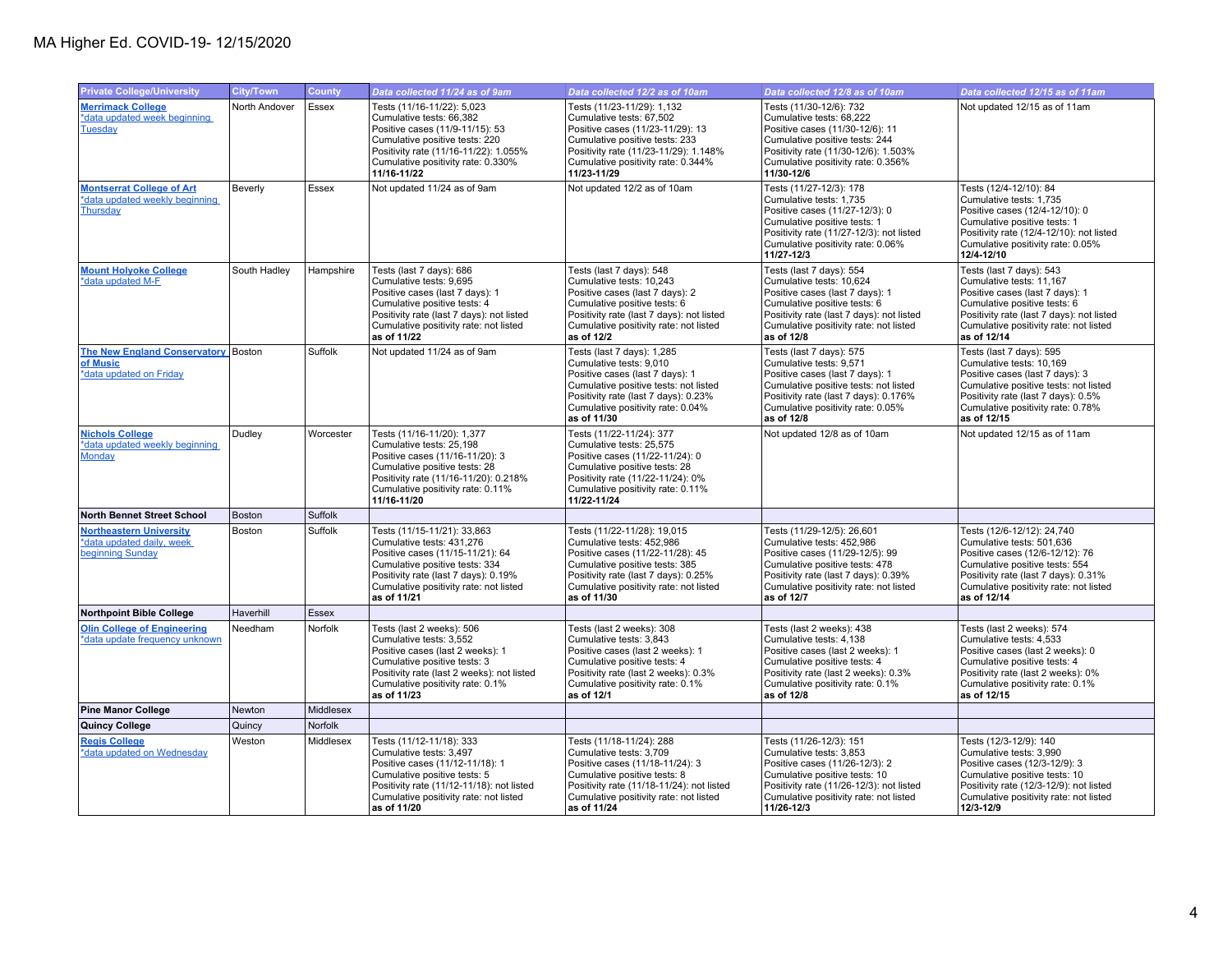| <b>Private College/University</b>                                                    | <b>City/Town</b> | County         | Data collected 11/24 as of 9am                                                                                                                                                                                                               | Data collected 12/2 as of 10am                                                                                                                                                                                                               | Data collected 12/8 as of 10am                                                                                                                                                                                                               | Data collected 12/15 as of 11am                                                                                                                                                                                                              |
|--------------------------------------------------------------------------------------|------------------|----------------|----------------------------------------------------------------------------------------------------------------------------------------------------------------------------------------------------------------------------------------------|----------------------------------------------------------------------------------------------------------------------------------------------------------------------------------------------------------------------------------------------|----------------------------------------------------------------------------------------------------------------------------------------------------------------------------------------------------------------------------------------------|----------------------------------------------------------------------------------------------------------------------------------------------------------------------------------------------------------------------------------------------|
| <b>Simmons University</b><br>*data updated weekly                                    | Boston           | Suffolk        | Tests (11/13-11/17): 159<br>Cumulative tests: 4,344<br>Positive cases (11/13-11/17): 0<br>Cumulative positive tests: 8<br>Positivity rate (11/13-11/17): not listed<br>Cumulative positivity rate: 0.18%<br>as of 11/17                      | Not updated 12/2 as of 10am                                                                                                                                                                                                                  | Not updated 12/8 as of 10am                                                                                                                                                                                                                  | Tests (12/2): 71<br>Cumulative tests: 4,729<br>Positive cases (12/2): 0<br>Cumulative positive tests: 8<br>Positivity rate (11/13-11/17): not listed<br>Cumulative positivity rate: 0.17%<br>as of 12/15                                     |
| <b>Smith College</b><br>*data updated twice weekly                                   | Northampton      | Hampshire      | Tests: not listed<br>Cumulative tests: 16,317<br>Positive cases ("since last update"): 1<br>Cumulative positive tests: 4<br>Positivity rate: not listed<br>Cumulative positivity rate: not listed<br>as of 11/24                             | Tests: not listed<br>Cumulative tests: 16,992<br>Positive cases ("since last update"): 0<br>Cumulative positive tests: 4<br>Positivity rate: not listed<br>Cumulative positivity rate: not listed<br>as of 12/1                              | Tests: not listed<br>Cumulative tests: 18,150<br>Positive cases ("since last update"): 0<br>Cumulative positive tests: 5<br>Positivity rate: not listed<br>Cumulative positivity rate: not listed<br>as of 12/8                              | Tests: not listed<br>Cumulative tests: 19,305<br>Positive cases ("since last update"): 1<br>Cumulative positive tests: 7<br>Positivity rate: not listed<br>Cumulative positivity rate: not listed<br>as of 12/15                             |
| <b>Springfield College</b><br>*data update frequency unknown                         | Springfield      | Hampden        | Tests (11/16): 185<br>Cumulative tests: 19,321<br>Positive cases (11/16): 5<br>Cumulative positive tests: 65<br>Positivity rate (11/16): 2.703%<br>Cumulative positivity rate: 0.336%<br>as of 11/16                                         | Tests (11/24): 52<br>Cumulative tests: 19,382<br>Positive cases (11/24): 0<br>Cumulative positive tests: 66<br>Positivity rate (11/24): 0%<br>Cumulative positivity rate: 0.341%<br>as of 12/2                                               | Tests (12/1): 52<br>Cumulative tests: 19,477<br>Positive cases (12/1): 0<br>Cumulative positive tests: 67<br>Positivity rate (12/1): 0%<br>Cumulative positivity rate: 0.344%<br>as of 12/8                                                  | Not updated 12/15 as of 11am                                                                                                                                                                                                                 |
| <b>Stonehill College</b><br>*data updated weekly beginning<br><b>Monday</b>          | Easton           | <b>Bristol</b> | Tests (11/16-11/20): 3,190<br>Cumulative tests: 41,920<br>Positive cases (11/16-11/20): 7<br>Cumulative positive tests: 26<br>Positivity rate (11/16-11/20): 0.28%<br>Cumulative positivity rate: 0.10%<br>11/16-11/20                       | Tests (11/23-11/24): 1,666<br>Cumulative tests: 35,386<br>Positive cases (11/23-11/24): 3<br>Cumulative positive tests: 36<br>Positivity rate (11/23-11/24): 0.19%<br>Cumulative positivity rate: 0.10%<br>11/23-11/24                       | Tests (11/30-12/3): 467<br>Cumulative tests: not listed<br>Positive cases (11/30-12/3): 0<br>Cumulative positive tests: not listed<br>Positivity rate (11/30-12/3): 0%<br>Cumulative positivity rate: 0.10%<br>11/30-12/3                    | Tests (12/7-12/10): 486<br>Cumulative tests: not listed<br>Positive cases (12/7-12/10): 1<br>Cumulative positive tests: not listed<br>Positivity rate (12/7-12/10): 0%<br>Cumulative positivity rate: 0.10%<br>12/7-12/10                    |
| <b>Suffolk University</b><br>*data update frequency unknown                          | Boston           | Suffolk        | Tests (last 7 days): $2,945$<br>Cumulative tests: 35,948<br>Positive cases (last 7 days): 12<br>Cumulative positive tests: 78<br>Positivity rate (last 7 days): not listed<br>Cumulative positivity rate: 0.217%<br>as of 11/20              | Tests (last 7 days): 878<br>Cumulative tests: 36,822<br>Positive cases (last 7 days): 5<br>Cumulative positive tests: 83<br>Positivity rate (last 7 days): not listed<br>Cumulative positivity rate: 0.225%<br>as of 11/23                   | Tests (last 7 days): 2,034<br>Cumulative tests: 39,663<br>Positive cases (last 7 days): 15<br>Cumulative positive tests: 83<br>Positivity rate (last 7 days): not listed<br>Cumulative positivity rate: 0.262%<br>as of 12/4                 | Tests (last 7 days): 1,099<br>Cumulative tests: 41,194<br>Positive cases (last 7 days): 10<br>Cumulative positive tests: 115<br>Positivity rate (last 7 days): not listed<br>Cumulative positivity rate: 0.279%<br>as of 12/11               |
| <b>Tufts University</b><br>*data updated daily                                       | Medford          | Middlesex      | Tests (last 7 days): 20,711<br>Cumulative tests: 189,379<br>Positive cases (last 7 days): 68<br>Cumulative positive tests: 155<br>Positivity rate (last 7 days): 0.30%<br>Cumulative positivity rate: 0.08%<br>as of 11/22                   | Tests (last 7 days): 17,144<br>Cumulative tests: 212,481<br>Positive cases (last 7 days): 16<br>Cumulative positive tests: 166<br>Positivity rate (last 7 days): 0.09%<br>Cumulative positivity rate: 0.08%<br>as of 11/30                   | Tests (last 7 days): 18,563<br>Cumulative tests: 227,929<br>Positive cases (last 7 days): 33<br>Cumulative positive tests: 200<br>Positivity rate (last 7 days): 0.17%<br>Cumulative positivity rate: 0.09%<br>as of 12/6                    | Tests (last 7 days): 17,017<br>Cumulative tests: 244,735<br>Positive cases (last 7 days): 33<br>Cumulative positive tests: 233<br>Positivity rate (last 7 days): 0.19%<br>Cumulative positivity rate: 0.10%<br>as of 12/13                   |
| <b>Urban College of Boston</b>                                                       | Boston           | Suffolk        |                                                                                                                                                                                                                                              |                                                                                                                                                                                                                                              |                                                                                                                                                                                                                                              |                                                                                                                                                                                                                                              |
| <b>Wellsley College</b><br>*data updated M-F                                         | Wellesley        | Norfolk        | Tests (last 7 days): 2,046<br>Cumulative tests: not listed<br>Positive cases (last 7 days): 4<br>Cumulative positive tests: not listed<br>Positivity rate (last 7 days): not listed<br>Cumulative positivity rate: not listed<br>as of 11/22 | Tests (last 7 days): 3,463<br>Cumulative tests: not listed<br>Positive cases (last 7 days): 3<br>Cumulative positive tests: not listed<br>Positivity rate (last 7 days): not listed<br>Cumulative positivity rate: not listed<br>as of 12/2  | Tests (last 7 days): 4,036<br>Cumulative tests: 56,093<br>Positive cases (last 7 days): 4<br>Cumulative positive tests: 14<br>Positivity rate (last 7 days): not listed<br>Cumulative positivity rate: not listed<br>as of 12/6              | Tests (last 7 days): 3,379<br>Cumulative tests: 56,747<br>Positive cases (last 7 days): 1<br>Cumulative positive tests: 16<br>Positivity rate (last 7 days): not listed<br>Cumulative positivity rate: not listed<br>as of 12/13             |
| <b>Wentworth Institute of</b><br><b>Technology</b><br>*data update frequency unknown | Boston           | Suffolk        | Tests (last 7 days): 3,562<br>Cumulative tests: 32,323<br>Positive cases (last 7 days): 10<br>Cumulative positive tests: 49<br>Positivity rate (last 7 days): 0.28%<br>Cumulative positivity rate: not listed<br>as of 11/21                 | Tests (last 7 days): 2,703<br>Cumulative tests: 35,887<br>Positive cases (last 7 days): 16<br>Cumulative positive tests: 68<br>Positivity rate (last 7 days): not listed<br>Cumulative positivity rate: not listed<br>as of 11/28            | Tests (last 7 days): 3,045<br>Cumulative tests: 38,045<br>Positive cases (last 7 days): 35<br>Cumulative positive tests: 92<br>Positivity rate (last 7 days): not listed<br>Cumulative positivity rate: not listed<br>as of 12/7             | Tests (last 7 days): 2,857<br>Cumulative tests: 40,498<br>Positive cases (last 7 days): 28<br>Cumulative positive tests: 111<br>Positivity rate (last 7 days); not listed<br>Cumulative positivity rate: not listed<br>as of 12/14           |
| <b>Western New England</b><br><b>University</b><br>*data update frequency unknown    | Springfield      | Hampden        | Tests (last 7 days): not listed<br>Cumulative tests: 6,228<br>Positive cases (last 7 days): 14<br>Cumulative positive tests: 43<br>Positivity rate (last 7 days): not listed<br>Cumulative positivity rate: not listed<br>as of 11/20        | Tests (last 7 days): not listed<br>Cumulative tests: 6,862<br>Positive cases (last 7 days): not listed<br>Cumulative positive tests: 62<br>Positivity rate (last 7 days): not listed<br>Cumulative positivity rate: not listed<br>as of 12/1 | Tests (last 7 days): not listed<br>Cumulative tests: 6,986<br>Positive cases (last 7 days): not listed<br>Cumulative positive tests: 72<br>Positivity rate (last 7 days): not listed<br>Cumulative positivity rate: not listed<br>as of 12/4 | Tests (last 7 days): not listed<br>Cumulative tests: 7,427<br>Positive cases (last 7 days): not listed<br>Cumulative positive tests: 90<br>Positivity rate (last 7 days): not listed<br>Cumulative positivity rate: not listed<br>as of 12/8 |